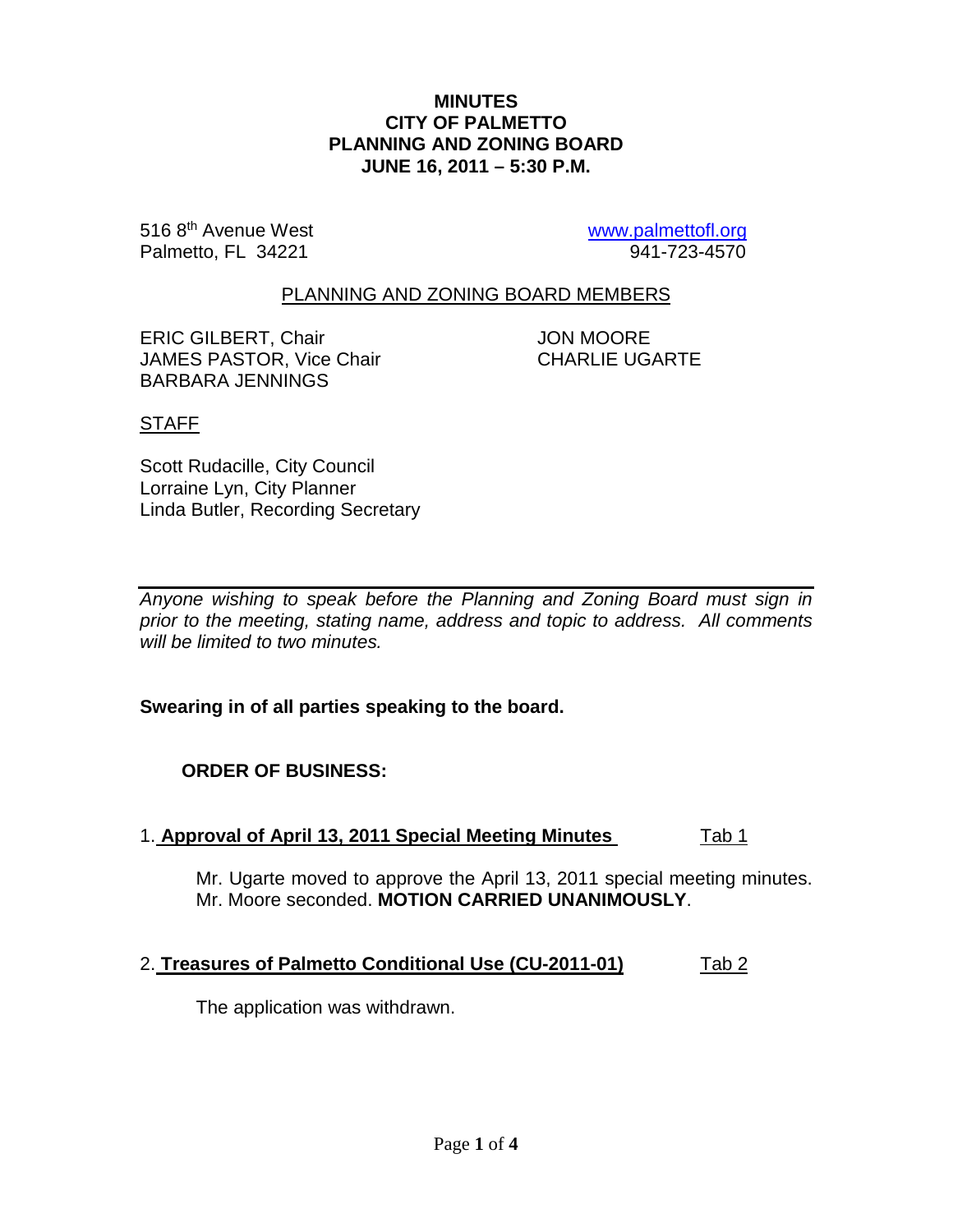# 3. **Villa Por La Marina - Z/GDP-REV-2011-02** Tab 3

Ms. Lyn stated this project was considered by the Planning and Zoning Board on March 17, 2011 and the City Commission on April 18, 2011 and approved for 12 units with a single access off 11<sup>th</sup> Street Court and 6 stipulations.

The request is to rezone 1.66 acres from PD-H (Ord. 2011-8 approved for 12 SF detached units) to PD-H for 10 single family detached units; and to amend the approved GDP (Ord. 2011-9 approved for 12 SF units) for 10 single family detached, waterfront units with a single access point off 11<sup>th</sup> Street Court.

Staff supports the decrease in the number of units (from 12 to 10) proposed on the subject property. At 6.0 du/ac, the density of the proposed project is less than the average density in the area which was determined to be approximately 8.65 du/ac. The project is therefore considered compatible with the general area. Staff recommends approval with conditions.

Mr. Ugarte asked for clarification on the roadway.

Mr. Matt Morris, Morris Engineering, anticipates obtaining construction and roadway permits through the County.

Mr. Pastor asked if the setback is 20 ft and stated the Board had recommended 35 ft setback. Ms. Lyn stated the Commissioners voted to approve 20 ft setback on the front, 15 ft on the west side and 15.3 ft on the east side. She indicated that a 35 foot setback would have likely changed the housing type from detached to attached units.

Mr. Ugarte asked if the existing buildings will remain intact until the new buildings are built. Ms. Lyn stated that the existing buildings are located on the east side of the property which is in phase 2. If this project is approved, they will build phase 1, the three most western units first before demolishing the existing structures to build phase 2.

Chair Gilbert opened the public hearing.

Mr. Matt Morris stated that the Commissioners had some concerns regarding setbacks and some of the units in the area where the retention pond is now located in the previously approved site plan. The resolution was to remove a couple of units and have a separate driveway into the location. If a larger setback had been imposed it would have restricted the project. The applicant would have only been able to build some type of high-rise condominium units. Also the neighbor is ok with 15 ft setback.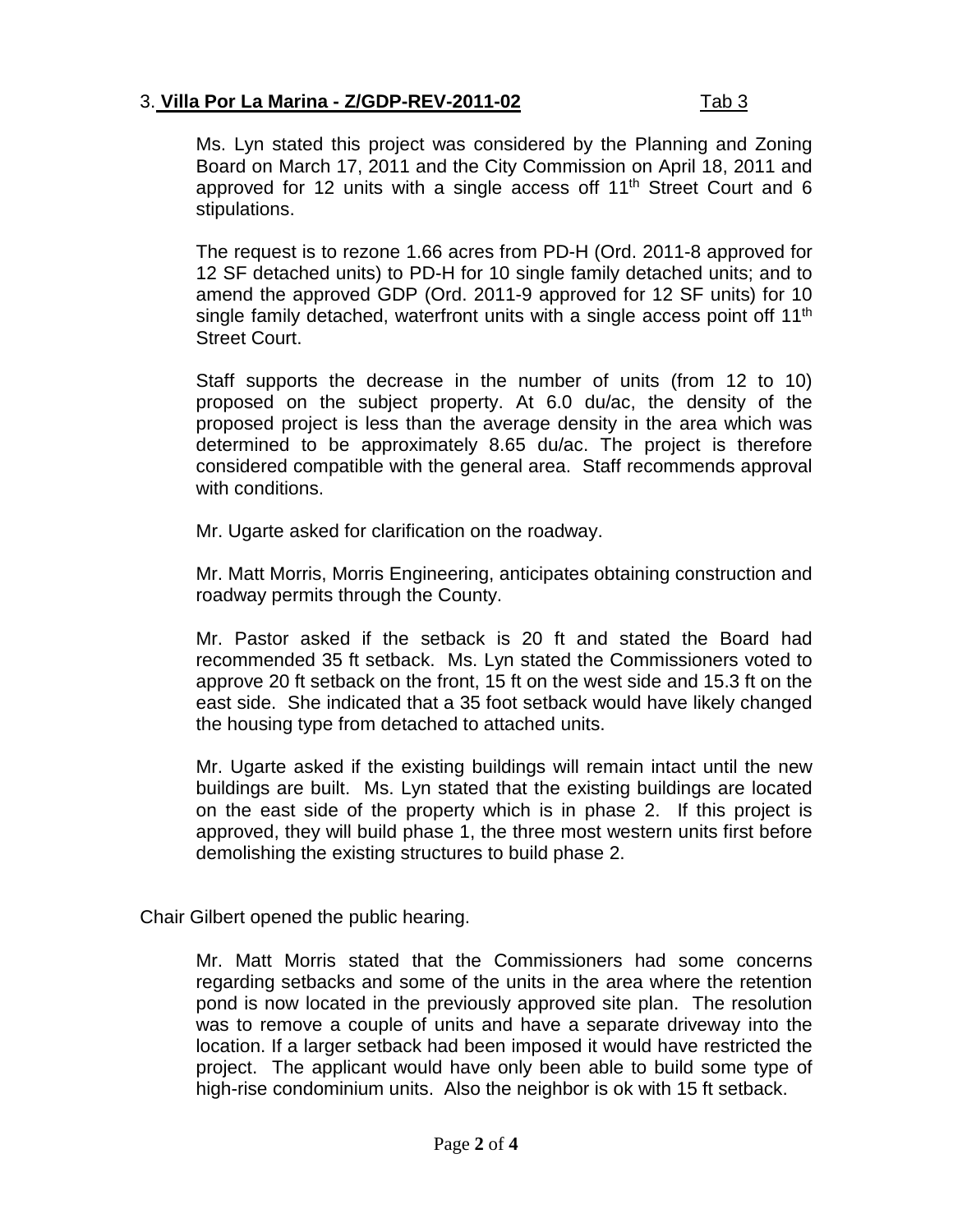The project will not be able to receive a CO other than for phase one until the existing building is torn down. The existing units fall within the footprint of the future building, phase two will not be able to be built until the existing structures are torn down.

Mr. Pastor asked if a fence was included as a buffer. Mr. Morris stated that, to his knowledge, a fence was not proposed, only a vegetative buffer. The buffer that is involved in phase one will be along the western property line and it was not a condition in the previous approval.

Mr. Ugarte commented on the rural roadway section stating the purpose of doing a rural road section is to have site swales for drainage. An asphalt edge creates a problem; there should be at least a concrete curb.

Ms. Amy Griswold, property owner next door, stated this project was previously discussed and she is good with the 15 ft setback. Ms. Griswold also stated she believes the units are great.

Chair Gilbert closed the public hearing.

There was no discussion.

- Mr. Ugarte moved to recommend approval of Z/GDP-REV-2011-02 (**REVISED** General Development Plan/Rezone) with the following stipulations by staff and Commissioners.
	- **1.** There shall be no ingress or egress onto 10<sup>th</sup> Street W/CR43;
	- **2.** The access road (11<sup>th</sup> Street Court) must be developed to City standards, with a 22 foot paved roadway width, and be developed in Phase I.
	- **3.** The minimum perimeter set-backs shall be 15 feet from the western property line, 15 feet from 10th Street West, and 20 feet from 11th Street Court West.
	- **4.** All fences installed on the subject property shall be a maximum of four (4) foot in height, measured from the existing grade.
	- **5.** The units shall be constructed in substantial compliance with the front elevation attached hereto as Exhibit C.
	- **6.** If the General Development Plan expires or the property owner elects not to utilize this General Development Plan, the property may be developed as single-family detached units consistent with the requirements of the RS-4 zoning district.

Ms. Jennings seconded. **MOTION CARRIED UNANIMOUSLY**.